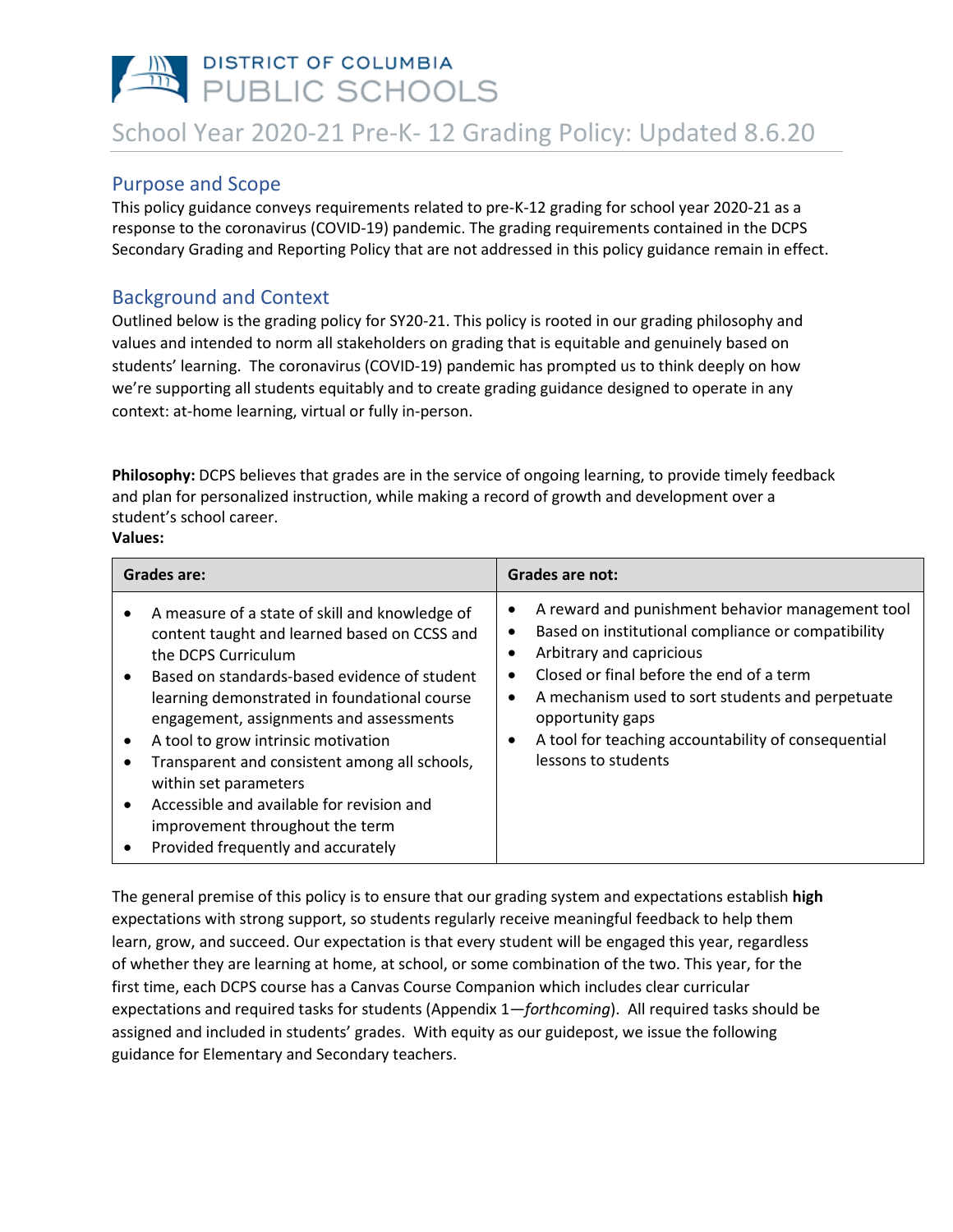

# Elementary Grading

This section provides policy guidance that applies to elementary grades (PreK-5) for SY 20-21.

### **Pre-K**

Early Childhood Education (ECE) teachers will continue to use the Teaching Strategies GOLD system for documenting children's progress and development across developmental domains (language, literacy, cognitive, math, social emotional, physical). At each grading period children will receive marks for individual skills or expectations within each area of development indicating if children are below developmental expectations, meeting developmental expectations, or exceeding developmental expectations. Report cards will be generated through GOLD, and families will access children's report cards through the online GOLD portal.

### **K-5**

Term grade calculations are based on Student Engagement, Practice and Application, and Assessment to reflect the diverse nature of student work. All student work must be scored objectively, and grades are supported with evidence and documentation. Exact percentages are up to the discretion of school staff.

In a virtual world, teachers should regularly communicate expectations to students and keep them abreast of their academic status. Teachers should share a grade a week, approximately, or two grades every 10 days. All foundational assignments are subject to revision work and teachers should provide qualitative feedback to students to support their mastery.

Grades are assigned based on achievement of the content area by term:

At the elementary level the degree of achievement by a student of the standards in each content area is recorded as follows:

- $\circ$  4 = exceeds the standard (Advanced).
- $\circ$  3 = meets the standard (Proficient).
- $\circ$  2 = approaches the standard (Basic); and
- $\circ$  1 = does not meet the standard (Below Basic).
- o NM= no mark—this is for content that has not been offered during that term
- For skills or/expectations within subject areas, sub-marks are given as follows:
	- $O$  S = Secure.
	- $O = Developing;$
	- $\circ$  B = Beginning;<sup>[1](#page-1-0)</sup> and
	- $\circ$  N = Not Introduced.

Term marks will be determined by the teacher. Final marks are calculated based on the standards in the final term. Elementary report cards do not include cumulative marks.

<span id="page-1-0"></span><sup>&</sup>lt;sup>1</sup> Note: Currently DCPS uses "B = Basic." The proposed new report card would switch the language to "B = Beginning" per 5-B DCMR §2200.6.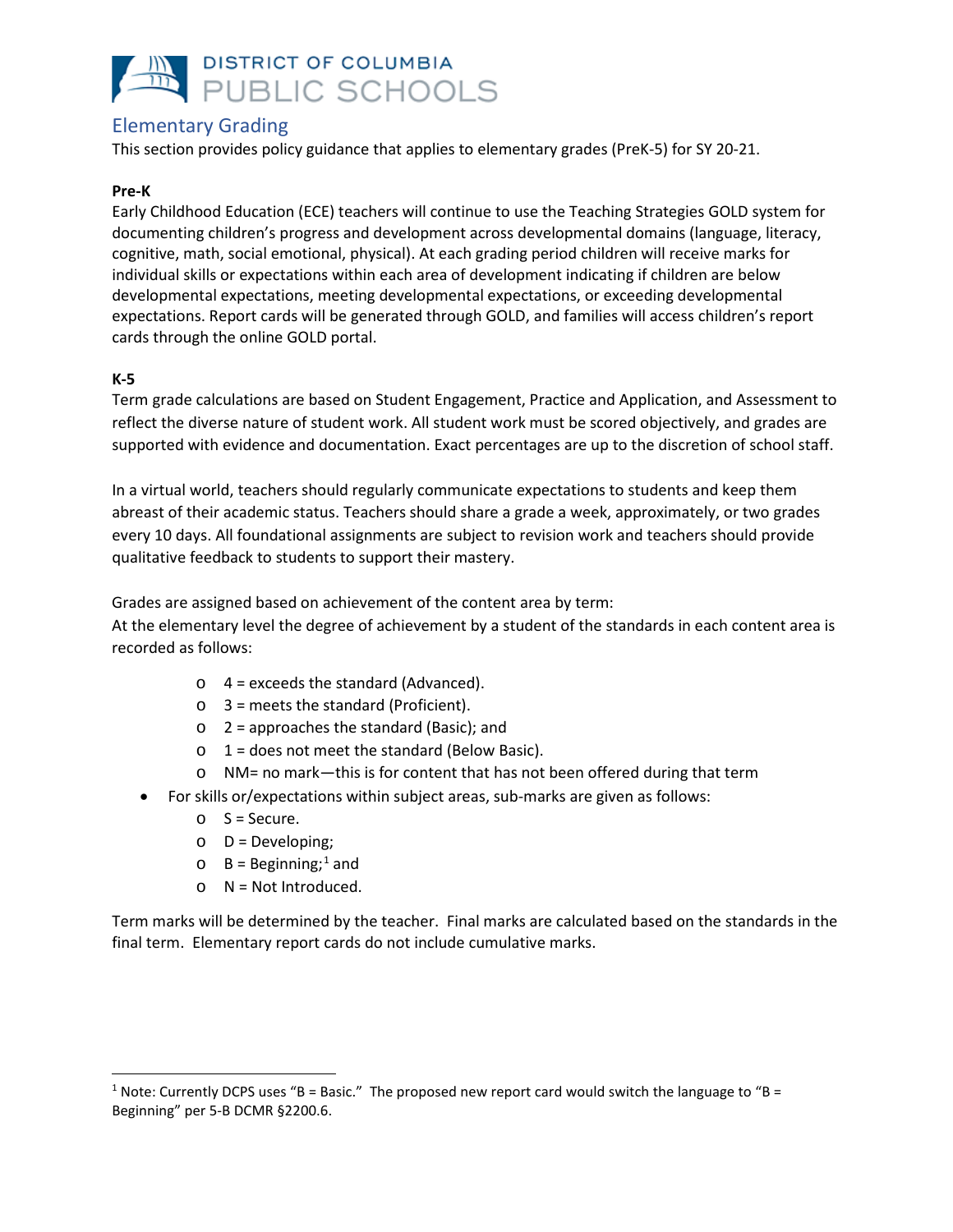

### Secondary Grading

This section applies to secondary grades (6-12).

### **Term Grades**

**Term grade calculations are based on Student Engagement (20%), Practice and Application (40%) and Assessment (40%)** to reflect the diverse nature of student work. All student work must be scored objectively and consistently, and grades must be supported with evidence and documentation. Categories and weights are pre-populated into teachers' gradebooks and defined below:

**Student Engagement (20%)**: *(Previously called student participation)*: This category includes demonstration of active engagement in schooling through a variety of means, including students creating weekly work plans to manage their time and tasks and completing their work plans. Work plans may include personalized revision or extension work, as needed. In addition, credit for evidence of listening, speaking, writing, interacting, and/or leading during class discussions or group activities will be included in this category. Engagement contributes to student learning. Absences will not count against the engagement grade.

**Practice & Application (40%)**: This category includes all student work products that practice and apply discrete and cumulative skills acquired from individual lessons throughout a unit. Assignments allow students to integrate skills successfully and to acquire content through application and practice. The Required Curricular Tasks in the Canvas Course Companions include assignments in this category. If students do not demonstrate proficiency on these tasks, they receive specific qualitative feedback to revise the tasks, raise the grade, and demonstrate increased proficiency. Work in this area should increase in complexity over the course of a unit, building toward cumulative assessments. These assignments are completed in class or outside of class. These assignments can be supported by teachers, peers, or resources.

**Assessment (40%)**: This category includes all formal evaluations of individual student skills, knowledge, progress and mastery. Assessments in the Required Curricular Tasks in the Canvas Course Companions range from traditional tests and quizzes to performance-based tasks that demonstrate student skill and knowledge of an entire unit. Assessments are completed independently, within a set amount of time, honoring accommodations, in a formal testing environment (which can be established virtually). They can be administered by the district or by teachers. Students who do not demonstrate proficiency on assessments receive specific qualitative feedback on revision and revise the assessment to raise the grade and demonstrate increased proficiency.

Requirements and Best Practices

- Teachers will post a *minimum of 2 grades every 10 days*. This is a floor and not a ceiling. Students should be given multiple opportunities to earn points.
- Teachers are prohibited from entering a Term grade if they have not submitted at least 9 assignments for the term.
- Gradebooks will be monitored weekly for the timely posting of assignment grades.
- All Required Curricular Tasks from the Canvas Course Companions are subject to revision work and teachers should provide feedback to students to support their mastery as they revise assignments. Teachers grade and enter revised assignments in a timely manner, updated at least every 10 days according to the minimum.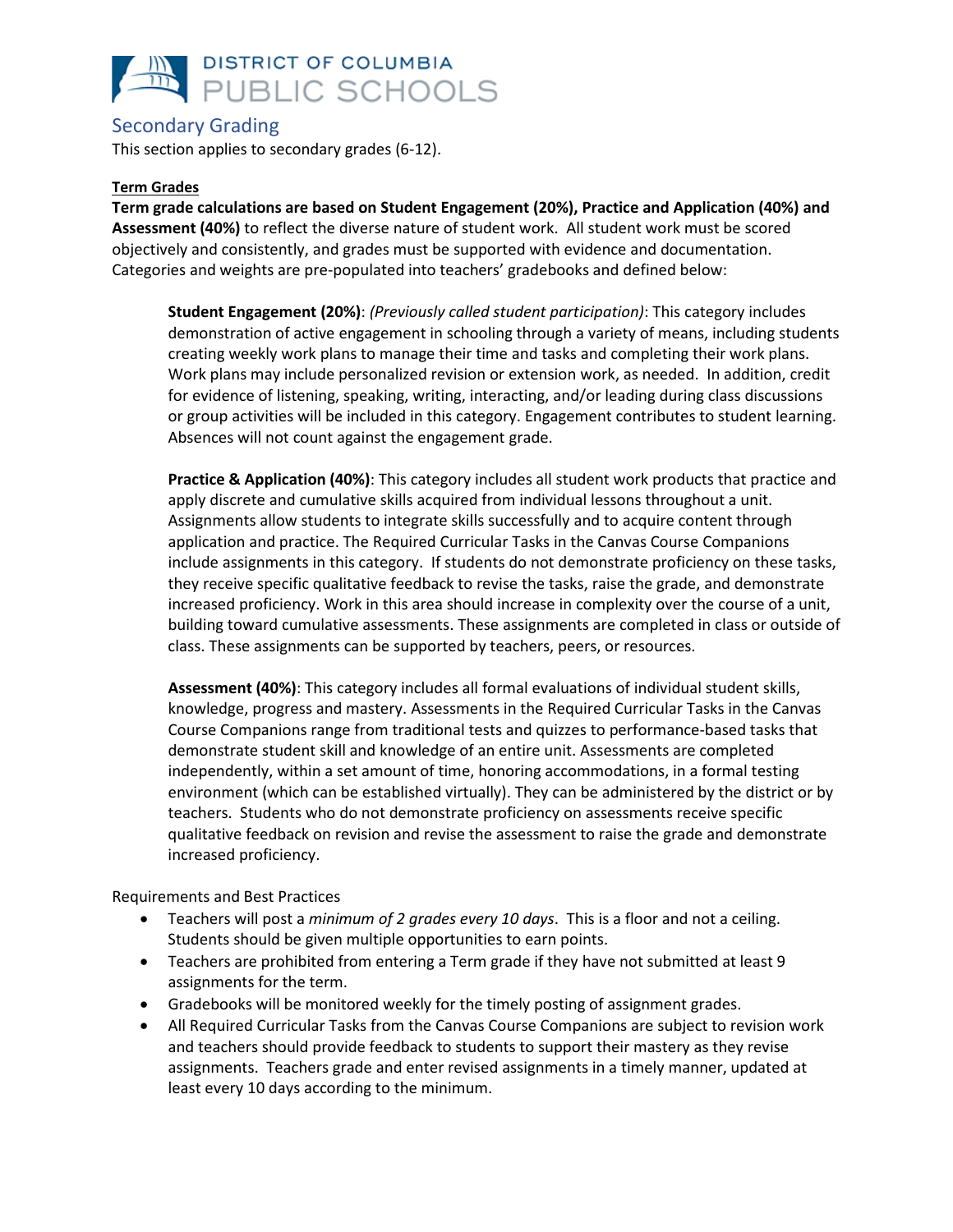

- Students are not penalized for late submission of work.
- Point values for assignments are 10, 20, 25, 50 or 100. All categories must have multiple assignments.
- Revision work may constitute a separate grade or be added to the original grade; either way, it should be included in a way that allows students and families to see the impact of the revision work on the original grade.

### **Final Grades**

To calculate the final course grade, each term grade is assigned a value between 0 and 4 and averaged (as shown below). The earned final grade is based on the point value of the averaged term grades**. Please note, the only shift in this calculation for SY20-21 is that midterms and final exams are now calculated within term grades rather than separately.** This chart is included to increase transparency and understanding of the final grade calculation.

| <b>Term</b><br>Percentage<br><b>Earned</b> | <b>Term</b><br>Grade<br><b>Assigned</b> | Value<br><b>Assigned</b><br>to Grade | <b>Final Grade Calculation</b><br><b>Explanation</b>                                                                                              | <b>Calculated Point Value</b><br><b>Range Represented</b> | <b>Earned</b><br><b>Final</b><br>Grade |
|--------------------------------------------|-----------------------------------------|--------------------------------------|---------------------------------------------------------------------------------------------------------------------------------------------------|-----------------------------------------------------------|----------------------------------------|
| 92.5% to 100%                              | A                                       | 4.0                                  | Single Term: In single term<br>courses the term mark is the final                                                                                 | Greater than 3.7 and less<br>than or equal to 4.0         | A                                      |
| 89.5% to 92%                               | A-                                      | 3.7                                  | mark.                                                                                                                                             | Greater than 3.3 and less<br>than or equal to 3.7         | A-                                     |
| 86.5% to 89%                               | $B+$                                    | 3.3                                  | Two Term: In two term<br>(semester) courses the two term                                                                                          | Greater than 3.0 and less<br>than or equal to 3.3         | $B+$                                   |
| 82.5% to 86%                               | B                                       | 3.0                                  | mark values are added and<br>divided by two to get the                                                                                            | Greater than 2.7 and less<br>than or equal to 3.0         | $\mathbf{B}$                           |
| 79.5% to 82%                               | $B -$                                   | 2.7                                  | calculated point value and<br>assigned a final mark based on                                                                                      | Greater than 2.3 and less<br>than or equal to 2.7         | $B -$                                  |
| 76.5% to 79%                               | $C+$                                    | 2.3                                  | the range represented.                                                                                                                            | Greater than 2.0 and less<br>than or equal to 2.3         | $C+$                                   |
| 72.5% to 76%                               | $\mathsf{C}$                            | 2.0                                  | Four Term: In four term<br>(yearlong) courses the four term                                                                                       | Greater than 1.7 and less<br>than or equal to 2.0         | $\mathsf{C}$                           |
| 69.5% to 72%                               | $C -$                                   | 1.7                                  | mark values are added and<br>divided by four to get the<br>calculated point value and<br>assigned a final mark based on<br>the range represented. | Greater than 1.3 and less<br>than or equal to 1.7         | $C -$                                  |
| 66.5% to 69%                               | $D+$                                    | 1.3                                  |                                                                                                                                                   | Greater than 1.0 and less<br>than or equal to 1.3         | D+                                     |
| 63.5% to 66%                               | D                                       | 1.0                                  |                                                                                                                                                   | Greater than 0.7 and less<br>than or equal to 1.0         | D                                      |
| 63 and below                               | F.                                      | $\mathbf 0$                          | Any exams given will be included<br>in the assessment category<br>during the term in which it is<br>taken, and not calculated<br>separately.      | Less than or equal to 0.7                                 | F                                      |

Once final grades are calculated in Aspen, the values above are stored in Aspen and they are published on students' transcripts and report cards according to the following: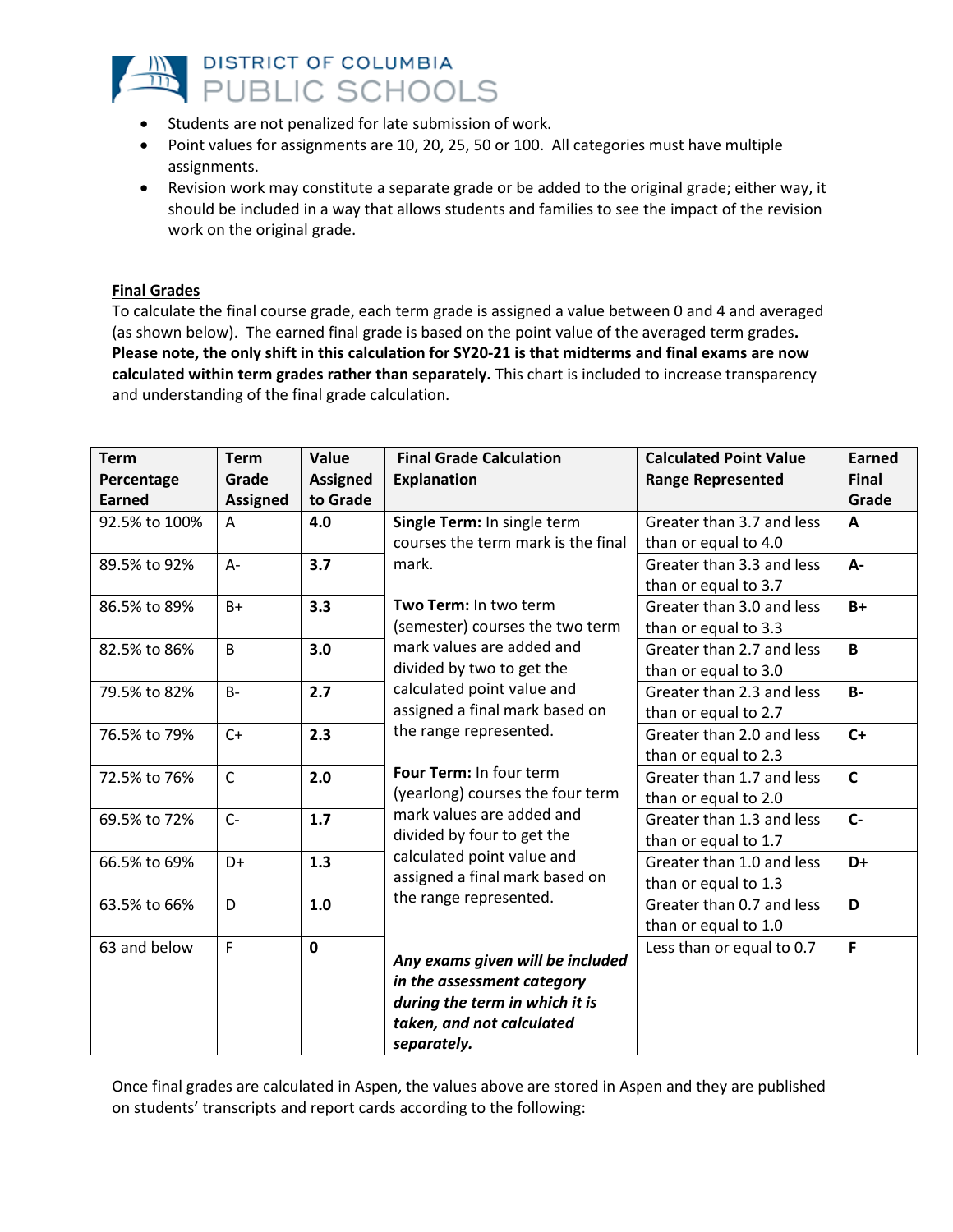

| Grade        | Grade      | Rationale                                                                                |
|--------------|------------|------------------------------------------------------------------------------------------|
| Earned       | Published  |                                                                                          |
| on A-F       | <b>on</b>  |                                                                                          |
| <b>Scale</b> | Transcript |                                                                                          |
| А            | Α          | Students who earn an A or B will have the benefit of this grade published on their       |
| B            | B          | transcript and the associated GPA weight.                                                |
|              | P          | Students who earn a C or a D will not be penalized for this lower grade being published. |
|              | D          | Instead they'll be assigned a "P" (for passing) and it will be GPA neutral.              |
|              |            | Students who are earn a failing final grade will be assigned an "I" for incomplete.      |

- Students are assigned an "I" for Incomplete in first semester may repeat the course in second semester to pass the course.
- Students who are assigned an "I" will have until the end of summer school 2021 to earn a passing grade in the course. If they have not done so by that date, the "I" will convert to an "F" and the student will need to repeat the course.
- Students who wish to have C and D letter grades published as is (instead of "P") or wish to have A and B letter grades published as "P" (instead of A or B) may request this modification to theirtranscript by reaching out to their school counselor.

# Opportunity Academies and Credit Recovery

### Opportunity Academy Grading

Opportunity Academies will continue to operate with single term grading. Once a student completes a course, the final grade should be entered into Aspen and will appear on the transcript as shown above. Students who are assigned an "I" will have until the end of summer school 2021 to earn a passing grade in the course. If they have not done so by that date, the "I" will convert to an "F" and the student will need to repeat the course.

### Credit Recovery Grading

Credit recovery courses should be offered throughout SY20-21. Because these classes are already designed to be competency-based and self-paced, the grading expectations will stay the same and will differ from the modified weights and calculations above. As always, grades should be based on the following:

- 50% Student practice & application
- 50% Assessment

Final credit recovery grades will be published asfollows:

| Grade  | Grade      | Rationale                                                                          |
|--------|------------|------------------------------------------------------------------------------------|
| Earned | Published  |                                                                                    |
| on A-F | on.        |                                                                                    |
| Scale  | Transcript |                                                                                    |
| A      | А          | Students who earn an A or B will have the benefit of this grade published on their |
| B      | B          | transcript and the associated GPA weight.                                          |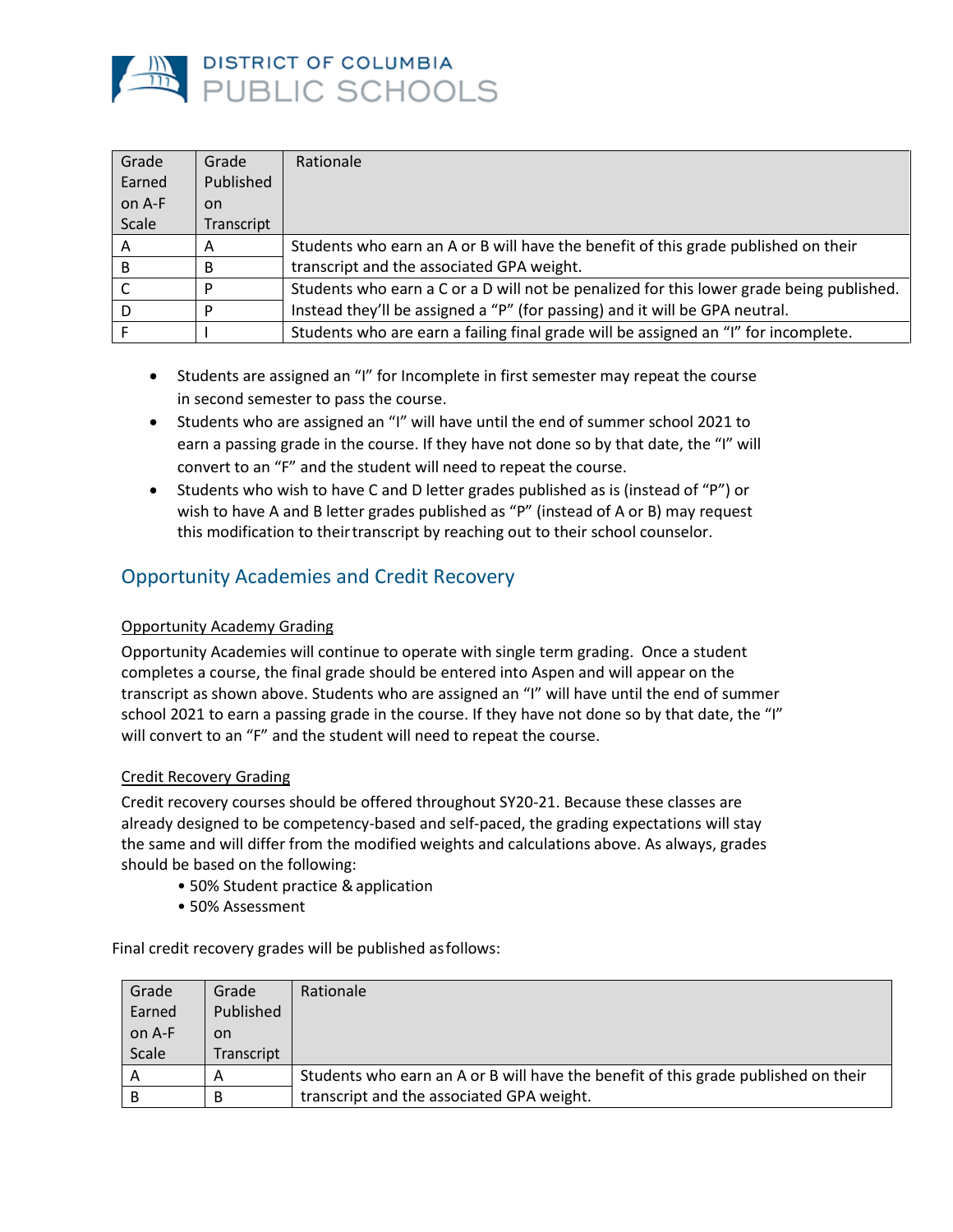

|                                                                                                  |  | <sup>1</sup> Students who earn a C or a D will not be penalized for this lower grade being |  |
|--------------------------------------------------------------------------------------------------|--|--------------------------------------------------------------------------------------------|--|
|                                                                                                  |  | published. Instead they'll be assigned a "P" (for passing) and it will be GPA neutral.     |  |
| Students who are unable to complete a credit recovery course will be assigned a "W" (withdrawn). |  |                                                                                            |  |

- If a student is taking a credit recovery course to make up for a class they previously received an F in, the new grade will not replace the F that has already been published on the students' transcript.
- If the student is taking a credit recovery course to resolve an "I" (incomplete), the student may earn a "P" that will replace the "I".

# Reporting and Supporting Student Progress

### Notification

Parents and students will be informed, in writing and on a regular basis (minimally at progress report and report card time), of the progress students make toward achieving the content standards. To that end, principals are responsible for ensuring parents are notified by the end of September of the name and contact information for the school staff member they should call about concerns impacting their child's academic, social, or behavioral progress.

### Progress Reports

Progress reports are to be issued to all students at the midpoint of each term. Teachers should provide grades and comments on the progress report to indicate any change in progress toward achieving the content standard or to encourage students to continue their satisfactory progress. Teacher comments are required for students who receive a C or below. The comments must specifically state why the student is struggling or failing and what he/she needs to do to pass or improve his/her progress in the class.

In addition to progress reports, teachers must notify the parents in writing when their child is in danger of failing at any time during the term period and, if appropriate, refer the student to the Student Support Team (SST). All students should be given the opportunity to demonstrate achievement after progress reports are issued, even if they are failing when they receive their progress report. Teachers must work with designated staff, the student's parent(s), and the student to identify appropriate interventions

### Report Cards

Report cards for secondary schools will be distributed at the end of each term and will include the student's final term grade for each class. Report cards shall be distributed no later than twelve (12) school days after the end of the term.

### Parent-Teacher Conferences

Parent-teacher conferences are scheduled meetings between the parent of the student and the teacher of the class, course, or subject in which the student is enrolled. It is best practice to include the student at these conferences. These meetings or conferences are designed for the parent and student to be informed of the student's progress and for the parent and teacher to discuss strategies, supports, and plans for student success. Topics to be discussed at a conference can include academics, attendance, and behavior. Parent-teacher conferences must be held within two weeks of report card distribution for students who receive an F (I) for the term. If a student has an F (I) in multiple classes, teachers can hold